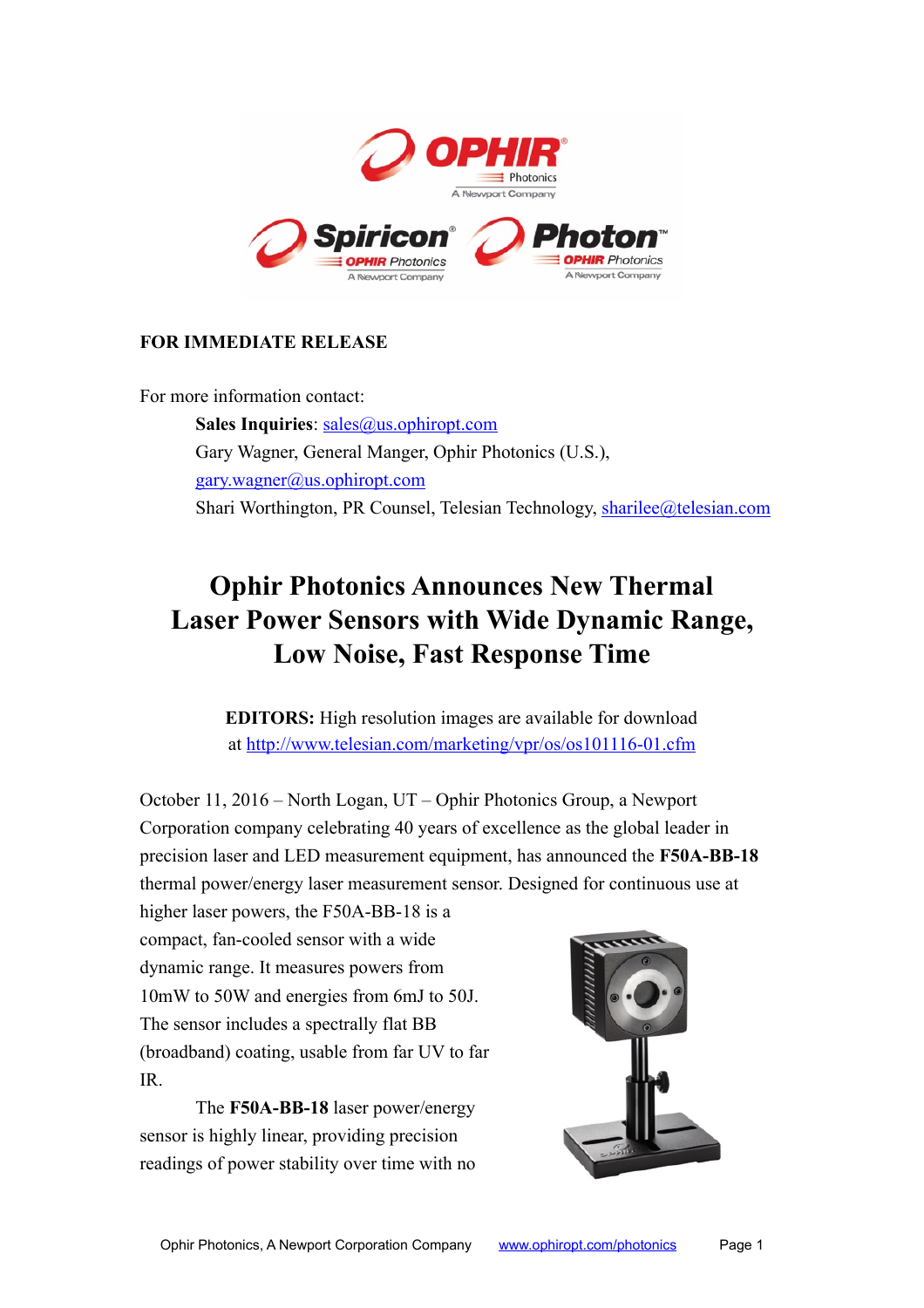drift. It has a fast response time of 0.8s and low noise of 0.5mW. The sensor features a 17.5mm aperture and broad wavelength range of  $0.19 - 20 \mu m$ .

The **F50A-BB-18** includes a cable for connecting to Ophir's smart displays or PC interfaces, including the **StarBright**, **Nova II**, **Vega**, and **Juno**. Each display features a "Smart Connector" interface that automatically configures and calibrates the display when plugged into one of the company's measurements sensors.

## **Availability**

The **F50A-BB-18** is available now. OEM pricing is available on request.

- Data sheet: <http://ow.ly/Yv7v304Fnxc>
- Absorption and damage graphs: http://ow.ly/gna5304FnOR

## **About Ophir Photonics**

With over 40 years of experience, Ophir Photonics, a Newport Corporation company, provides a complete line of instrumentation including power and energy meters, beam profilers, spectrum analyzers, and goniometric radiometers. Dedicated to continuous innovation in laser and LED measurement, the company holds a number of patents, including the R&D 100 award-winning **BeamTrack** power/position/size meters; **BeamWatch**®, the industry's first non-contact, focus spot size and position monitor for lasers in material processing; and Spiricon's **Ultracal**™, the baseline correction algorithm that helped establish the ISO 11146-3 standard for beam measurement accuracy. The Photon family of products includes **NanoScan** scanning-slit technology, which is capable of measuring beam size and position to sub-micron resolution. The company is **ISO/IEC 17025:2005** accredited for calibration of laser measurement instruments. Their modular, customizable solutions serve manufacturing, medical, military, and research industries throughout the world. For more information, visit <http://www.ophiropt.com/photonics>

**###** 

#### **Sales Inquiries:** [sales@us.ophiropt.com](mailto:sales@us.ophiropt.com)

#### **For more information, contact: PR Office:**

Gary Wagner, General Manager Shari Worthington Ophir Photonics (U.S.) Telesian Technology 3050 North 300 West 49 Midgley Lane North Logan, UT 84341 Worcester, MA 01604 Tel: 435-753-3729 Tel: 508-755-5242 E-mail: [gary.wagner@us.ophiropt.com](mailto:gary.wagner@us.ophiropt.com) E-mail: [sharilee@telesian.com](mailto:sharilee@telesian.com) Web:<http://www.ophiropt.com/photonics>